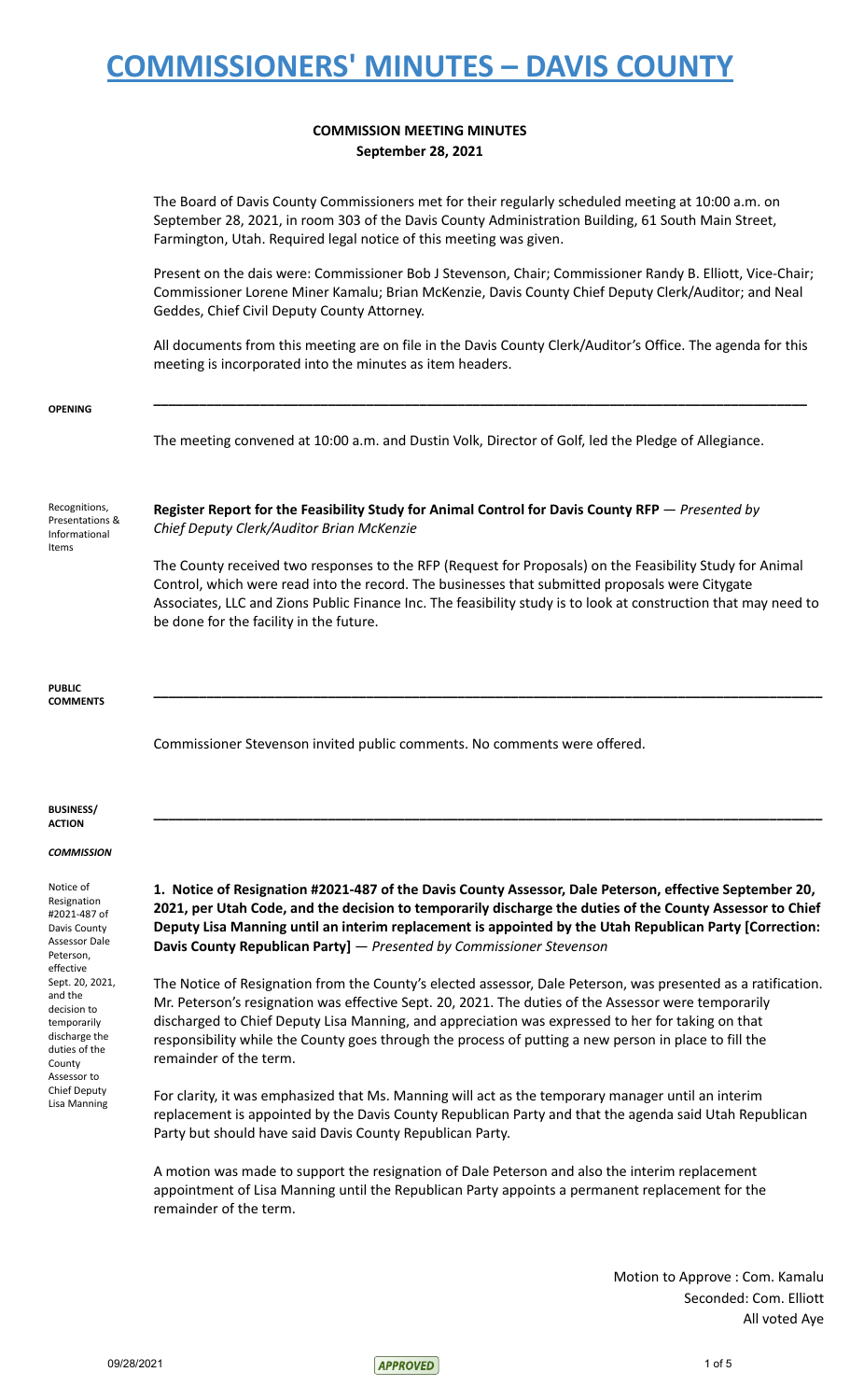It was noted that, per statute, the Commission is required to send an official notification to the Davis County Republican Party, which has been done.

#### *CED*

MOU #2021-488 for 2021 Utah Office of Tourism Marketing Co-op Funds to promote "Discover Davis: Utah's Amusement Capital" brand

**2. Acceptance [of Memorandum of Understanding] #2021-488 of the 2021 Utah Office of Tourism Marketing Co-op Funds awarded to promote the new tourism brand "Discover Davis: Utah's Amusement Capital" in the off season through digital and traditional media strategies to target audiences** — *Presented by Community and Economic Director Kent Andersen*

This item was introduced with no further discussion. Terms: Receivable in the amount of \$154,360, beginning 9/28/2021 to 12/31/2022.

MOU #2021-489 for the 2021 Utah Office of Tourism Marketing Co-op Grant to promote "Discover Davis: Utah's Amusement Capital" with a focus on Lagoon

### **3. Acceptance of [Memorandum of Understanding] #2021-489 for the 2021 Utah Office of Tourism Marketing Co-op Grant awarded to market and promote "Discover Davis: Utah's Amusement Capital" with a focus on Lagoon** — *Presented by Community and Economic Director Kent Andersen*

Commissioner Kamalu said that she loves the County's new brand – a lot of great work has gone into it and she thinks it's going really well. She commended the CED department for earning these awards. Mr. Anderson said they have applied for co-op funds for a number of years, and this is by far the most funds they've ever received. He congratulated Tourism Director Jessica Merrill and her team. Terms: Receivable in the amount of \$50,538, beginning 01/01/2022 to 11/30/2022.

> Motion to Approve Items 2-3: Com. Kamalu Seconded: Com. Elliott All voted Aye

### *GOLF*

Agreement #2021-490 with Weber State University allowing the university's golf teams privileges to practice and play at Valley View and Davis Park on a limited basis

**4. Agreement #2021-490 with Weber State University allowing the university's golf teams privileges to practice and play at Valley View and Davis Park on a limited basis** — *Presented by Director of Golf Dustin Volk*

Approval was requested of a Limited Use Agreement with Weber State University. For more than 15 years, an agreement has been in place allowing the university's men's and women's golf teams to practice at Valley View. Because of changes that restructured management of the County's golf courses, the County elected to change the agreement so the teams can also practice at Davis Park. The agreement goes until the end of 2024. The receivable amount is \$12,000 over three years, which breaks out to \$4,000 each year with \$2,000 to be given to each golf course to cover usage fees. The teams' season is fall and spring. The agreement starts July 1, when a lot of college athletes come back into town, and it ends May 1, so they really only have two months (May and June) when they don't have privileges there. There's no place for them in Weber County, and it's exciting that the men's and women's teams can work on their skills with our beautiful courses. Terms: Receivable in the amount of \$12,000 over 3 years, beginning 7/1/2021 to 5/1/2024.

> Motion to Approve: Com. Elliott Seconded: Com. Kamalu All voted Aye

### *HEALTH DEPT.*

Agreement #2021-491 with RBRA, LLC for office space for the Health Department, Family Health

**5. Agreement #2021-491 with RBRA, LLC for office space for the Health Department, Family Health** — *Presented by Commissioner Kamalu on behalf of Health Department Director Brian Hatch*

It was noted that the Davis County Health Department is very busy. The mass vaccination clinic reopened on Sept. 27, offering COVID-19 boosters for those who had the Pfizer vaccination in the past.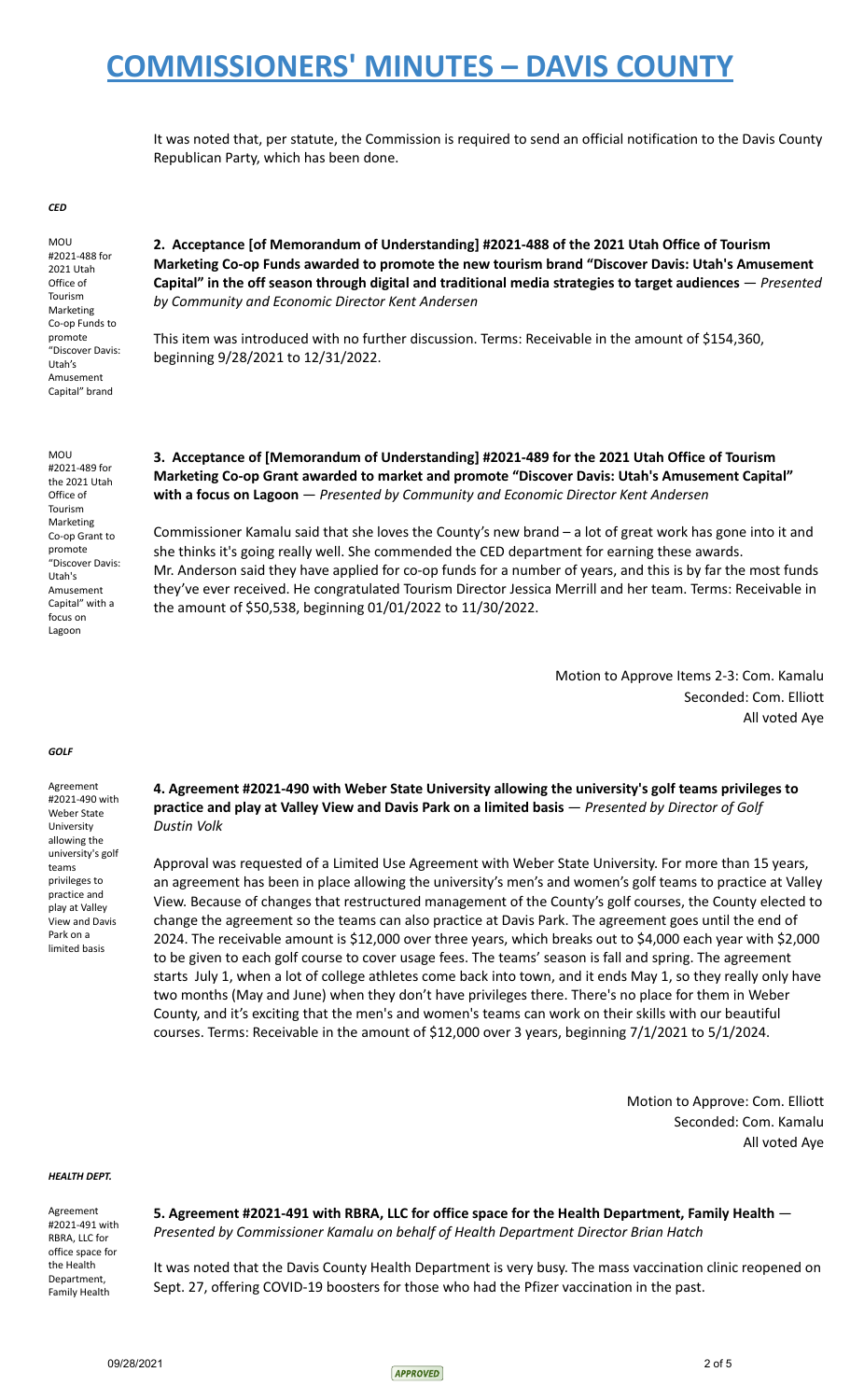A lease agreement was presented for office space for the Health Department's Family Health Services. Terms: Payable in the amount of \$72,575.52, beginning 11/1/2021 to 10/31/2022.

Amendment #2019-525-C to the Contract with the Utah Department of Health for Davis County Health Department WIC Program funding.

**6. Amendment #2019-525-C to the Contract with the Utah Department of Health for Davis County Health Department WIC Program funding** — *Presented by Commissioner Kamalu on behalf of Health Department Director Brian Hatch*

An amendment to a contract with the Utah Department of Health was presented. This is the third amendment to the contract and is for funding for Davis County Health Department's WIC (Women, Infants, and Children) program. Terms: Receivable in the amount of \$842,690, beginning 10/1/2021 to 9/30/2022.

> Motion to Approve Items 5-6: Com. Kamalu Seconded: Com. Elliott All voted Aye

#### *INFORMATION SYSTEMS*

Summary List #2021-492 of RediWeb subscription service contracts

**7. Summary List #2021-492 of RediWeb subscription service contracts for 11 clients to access Davis County Recorder's Office Information** — *Presented by Commissioner Elliott on behalf of Information Systems Director Mark Langston*

This item was presented with no further discussion. Terms: Receivable with no amount given, beginning 03/12/2021 to 9/21/2021.

> Motion to Approve: Com. Elliott Seconded: Com. Kamalu All voted Aye

### *PUBLIC WORKS*

Ratification of Standard Service Provider Contract #2021-493 with Bragg Crane Service for crane service to offload, lift, and set pipe along Deuel Creek in Centerville.

**8. Ratification of the Standard Service Provider Contract #2021-493 with Bragg Crane Service utilizing crane service to offload, lift, and set pipe along Deuel Creek in Centerville** — *Presented by Public Works Director Adam Wright*

Adam Wright was thanked for working with the Health Department regarding road work at the Legacy Events Center. Everyone was impressed with how quickly it took place, and the Health Department's vaccine clinic is up and running there.

Commissioners were asked to ratify a Standard Service Provider Contract with Bragg Crane Service; the contract was needed in a rush due to a vendor's needs. Public Works is using this crane service to put into place an 8 X 4 box on Deuel Creek. It was estimated that it would take four days of utilization; however, because the first portion of the project was done in two days, it's likely that only one additional day will be needed to finish the project. The payable amount is to be determined based on the utilization. Terms: Payable in an amount to be determined, beginning 9/28/2021 to 9/28/2022.

> Motion to Approve: Com. Elliott Seconded: Com. Kamalu All voted Aye

*SHERIFF'S OFFICE*

Memo of Agreement #2021-494 with Utah Highway Safety Office to conduct high visibility enforcement activities and authorization

**9. Memorandum of Agreement #2021-494 with the Utah Highway Safety Office to conduct high visibility enforcement activities with authorization for Davis County Sheriff, Kelly V. Sparks, to electronically execute and submit the Memorandum** — *Presented by Chief Deputy Susan Poulsen*

Commissioners were asked to approve a Memorandum of Agreement with the Utah Highway Safety Office. The agreement is for conducting high visibility enforcement activities such as DUI enforcement, seat belt, and child restraint enforcement activities. This is an electronic submission application, so Commissioners

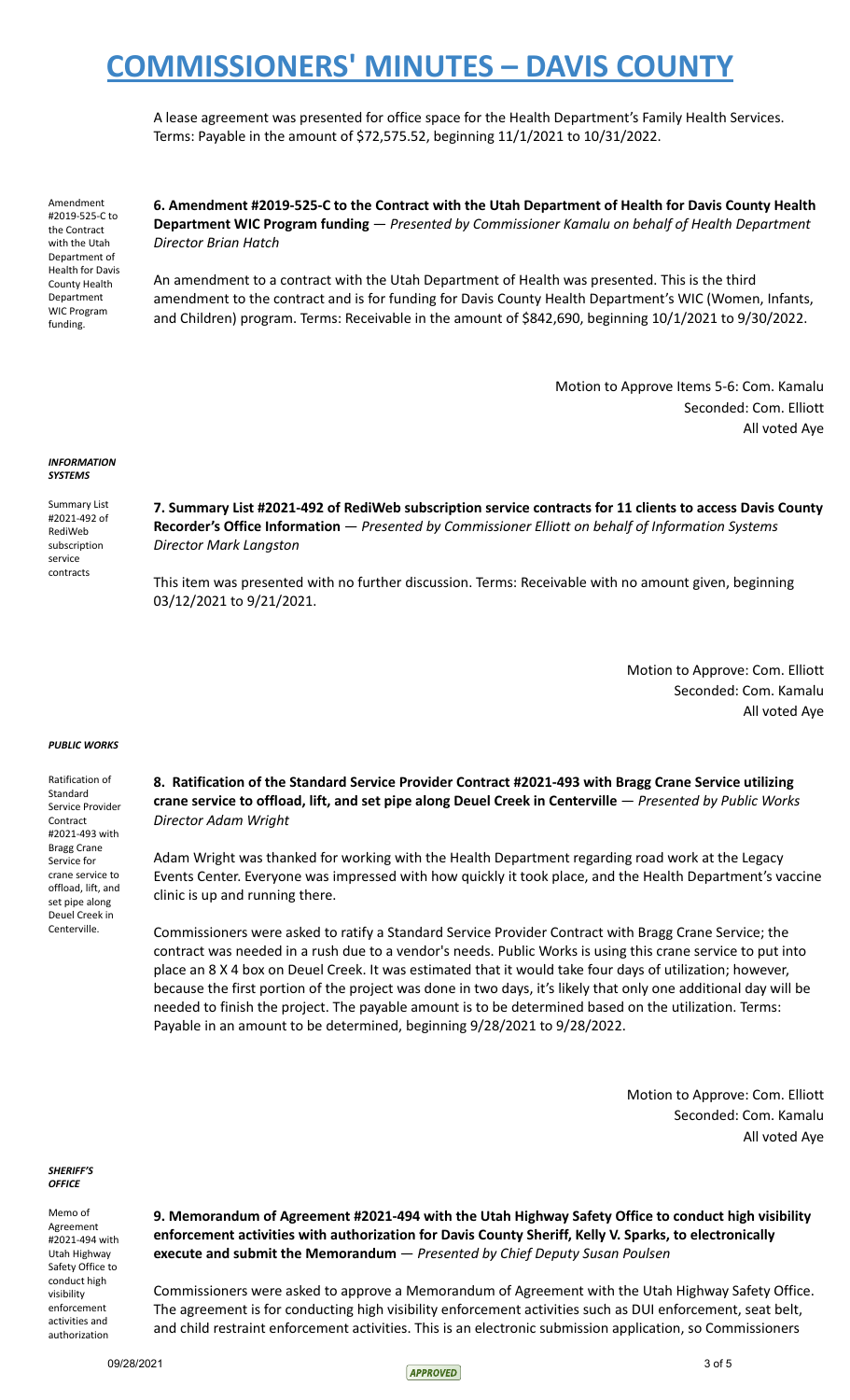for Sheriff to electronically execute the Memorandum were also asked to give approval for the Sheriff to sign [and submit] the MOA electronically.

| FY 2021 Beer   |  |
|----------------|--|
| Tax Fund usage |  |
| report         |  |
| #2021-495      |  |
|                |  |

## **10. Approval of FY 2021 Beer Tax Fund usage report #2021-495** — *Presented by Chief Deputy Susan Poulsen*

Approval of the Fiscal Year 2021 Beer Tax Fund usage report was requested. Terms: Receivable in the amount of \$200,613.93, beginning 7/1/2020 to 6/30/2021.

In response to a question about the amount of money received, Commissioners were informed that it was about the same as the amount received last year. The amount is based on alcohol sales. It was mentioned that there is another liquor store in Davis County, and there have been changes to Lagoon's beer sales, so maybe the amount will go up.

Commissioners thanked the Sheriff's Office deputies for the important work they do to help rescue people, often putting themselves in difficult situations to keep the public safe.

**\_\_\_\_\_\_\_\_\_\_\_\_\_\_\_\_\_\_\_\_\_\_\_\_\_\_\_\_\_\_\_\_\_\_\_\_\_\_\_\_\_\_\_\_\_\_\_\_\_\_\_\_\_\_\_\_\_\_\_\_\_\_\_\_\_\_\_\_\_\_\_\_\_\_\_\_\_\_\_\_\_\_\_\_\_\_\_\_**

Motion to Approve Items 9-10: Com. Kamalu Seconded: Com. Elliott All voted Aye

**CONSENT ITEMS**

Commission Meeting Minute

## **Meeting Minutes**

Meeting Minutes for August 17, 2021, were presented for approval.

Motion to Approve: Com. Elliott Seconded: Com. Kamalu All voted Aye

Commissioner Kamalu moved to recess to the Board of Equalization. Commissioner Elliott seconded the motion. All voted Aye.

**\_\_\_\_\_\_\_\_\_\_\_\_\_\_\_\_\_\_\_\_\_\_\_\_\_\_\_\_\_\_\_\_\_\_\_\_\_\_\_\_\_\_\_\_\_\_\_\_\_\_\_\_\_\_\_\_\_\_\_\_\_\_\_\_\_\_\_\_\_\_\_\_\_\_\_\_\_\_\_\_\_\_\_\_\_\_\_\_**

**BOARD OF EQUALIZATION**

Property Tax Register

Property Tax Register matters were presented by Brian McKenzie, Chief Deputy Clerk/Auditor, as follows:

### **Auditor's Adjustments**

- Seven appeals
- Thirteen abatements
- Two corrections

### **Assessor's Adjustments**

• Four Assessor's-Initiated Corrections

Motion to Approve: Com. Elliott Seconded: Com. Kamalu All voted Aye

Commissioner Kamalu moved to reconvene the Commission Meeting. Commissioner Elliott seconded the motion. All voted Aye.